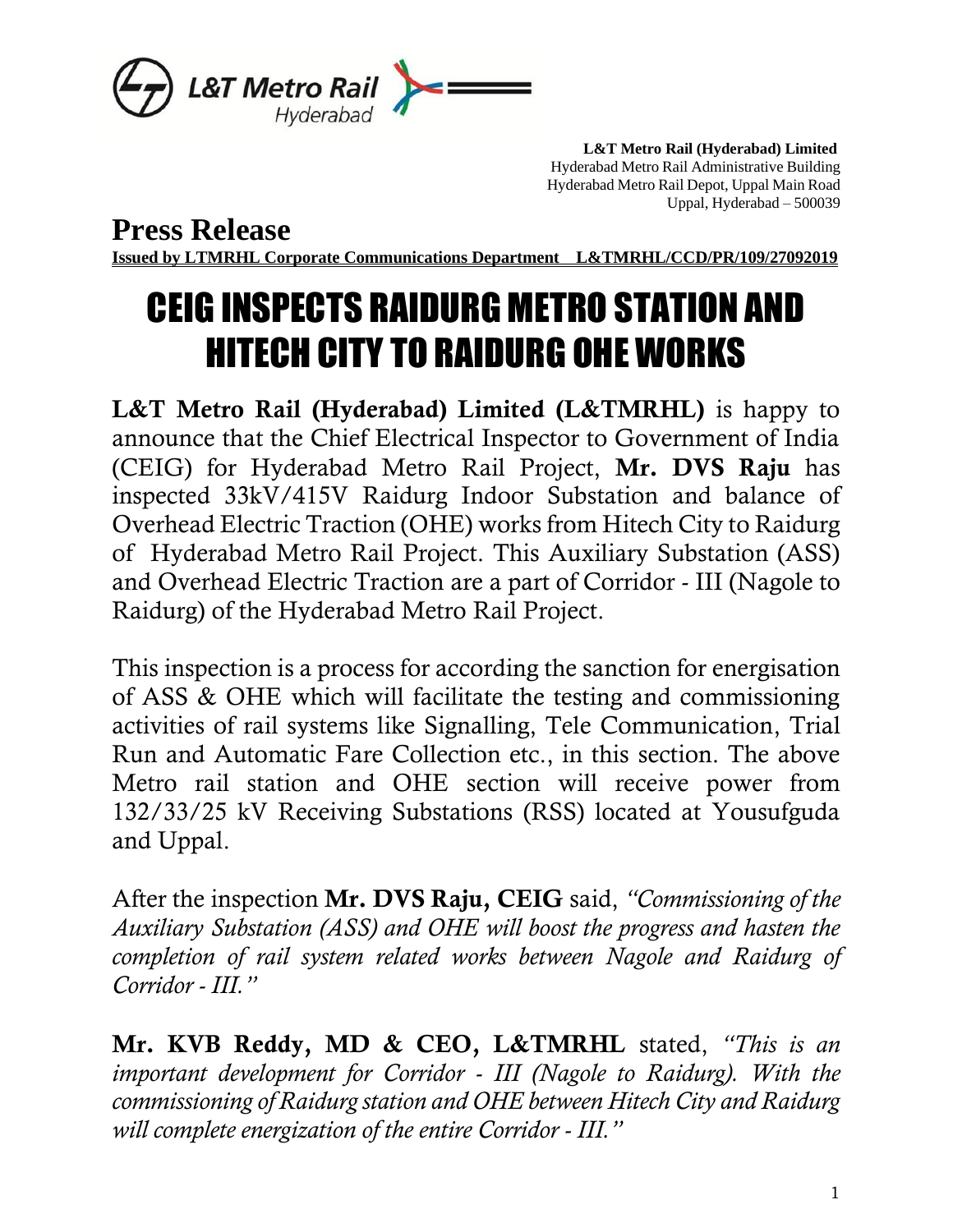

Mr. DVS Raju along with officials inspecting OHE works



Mr. DVS Raju along with officials inspecting OHE at Raidurg